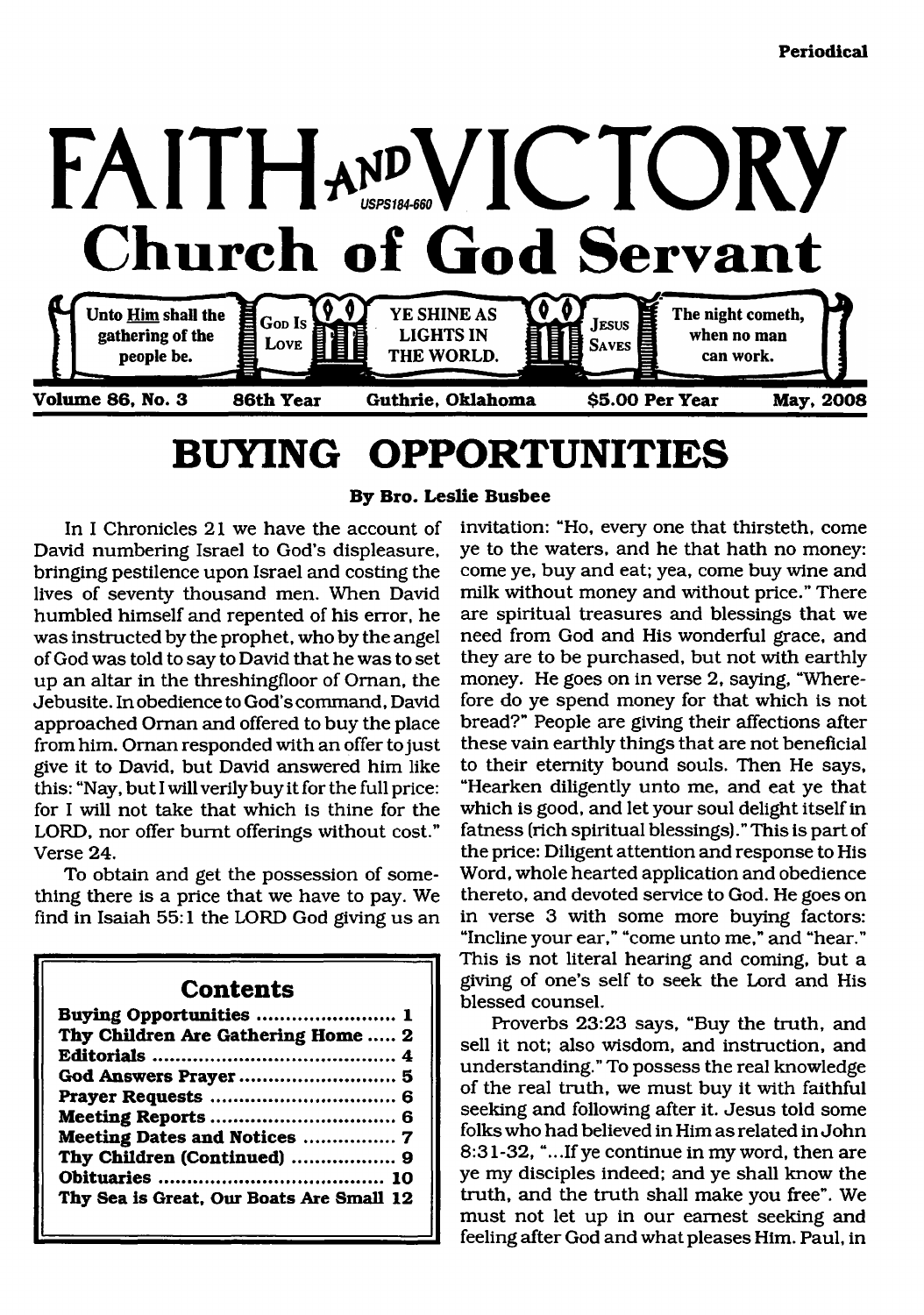II Thessalonians 2:10, spoke of how satan exercised "all deceivableness of unrighteousness in them that perish; because they received not the love of the truth, that they might be saved." Then he said further in verses 11 and 12, "And for this cause God shall send them strong delusion, that they should believe a lie: that they all might be damned who believed not the truth, but had pleasure in unrighteousness." The price we have to pay to buy the truth is to be willing to acknowledge our sinful condition and ways and give them up in true repentance and obedience to God.

In Matthew 13:44 Jesus said, "Again, the kingdom of heaven is like unto treasure hid in a field; the which when a man hath found, he hideth, and for joy thereof goeth and selleth all that he hath, and buyeth that field." When any one really sees what a treasure the kingdom of God is and what it can do for a person, there is nothing that they will not be willing to give up in order to have it for one's self. That is the buying. We give up the world, we give up our ways and thoughts, our plans and wishes, our likes and dislikes, all in order to be able to receive the righteousness, peace and joy in the Holy Spirit. (Romans 14:17.)

Paul, in I Timothy 3:13 stated that "they that have used the office of a deacon well purchase to themselves a good degree, and great boldness in the faith which is in Christ Jesus." When we can come down off of our pride, self esteem, and vain pursuits of the honor and praise of men, to be servants to God and to one another like Christ Jesus did, we purchase, or buy, a real "degree" of spiritual triumph and success far beyond what this fleeting earth could ever afford.

Paul, in Ephesians 5:16 and Colossians 4:5, instructs us to walk circumspectly and in wisdom, "redeeming the time." The Greek meaning here means "buying up the opportunity." Life

and time is our opportunity to purchase and procure for our eternal welfare and happiness. It is not a time to waste in vain and fleeting pleasure and treasure. We must take advantage of our mortal days to "buy up" treasures that are eternal and really valuable. Galatians 6:10 says, "As we have therefore opportunity, let us do good unto all men, especially unto them who are of the household of faith." I Timothy 6:17-19 says, "Charge them that are rich in this world, that they be not high-minded, nor trust in uncertain riches, but in the living God, who giveth us richly all things to enjoy; that they do good, that they be rich in good works, ready to distribute (give), willing to communicate (share); laying up in store for themselves a good foundation against the time to come, that they may lay hold on eternal life."

Jesus gave wise counsel and reproof to the church at Laodicea who were lukewarm, thinking they were rich, increased with goods, and had need of nothing, not knowing that they were wretched, miserable, poor, blind, and naked: "I counsel thee to buy of me gold tried in the fire, that thou mayest be rich, and white raiment, that thou mayest be clothed". Revelation 3:14- 18 and I Peter 1:7 tells us that the trial of our faith is much more precious than gold that perisheth. And in I Peter 4:13 he said concerning the fiery trials of life, "Rejoice, inasmuch as ye are partakers of Christ's sufferings; that, when his glory shall be revealed, ye may be glad also with exceeding joy." This is the gold tried in the fire that Christ counsels us to buy. Yes, we must be willing to go through the furnace of affliction and adversity, and let it help to mold and shape our spirit into the likeness of the humility and holiness of our Lord and Savior. May the Lord inspire and help us all to see and know of the things that are really worth buying and possessing for eternal good!

# <span id="page-1-0"></span>- **"Thy Children Are Gathering Home'\***

My wife, Lisette Sanchez and I, Tony Sanchez, want to give testimony of how our faithful Father in Heaven revealed His true visible church on earth to us. Our desire is to give God, our Father and His Son, Jesus Christ, all of the glory, honor, praise and exaltation for leading us to His true remnant.

Please journey with us to the year 1974, when I was eight years of age. I was raised as a Catholic, and my father was in and out of prison during most of my childhood due to his alcoholism and illegal drug trafficking. It was during one of these times of my father's imprisonment that I desperately, in the agony of my soul, cried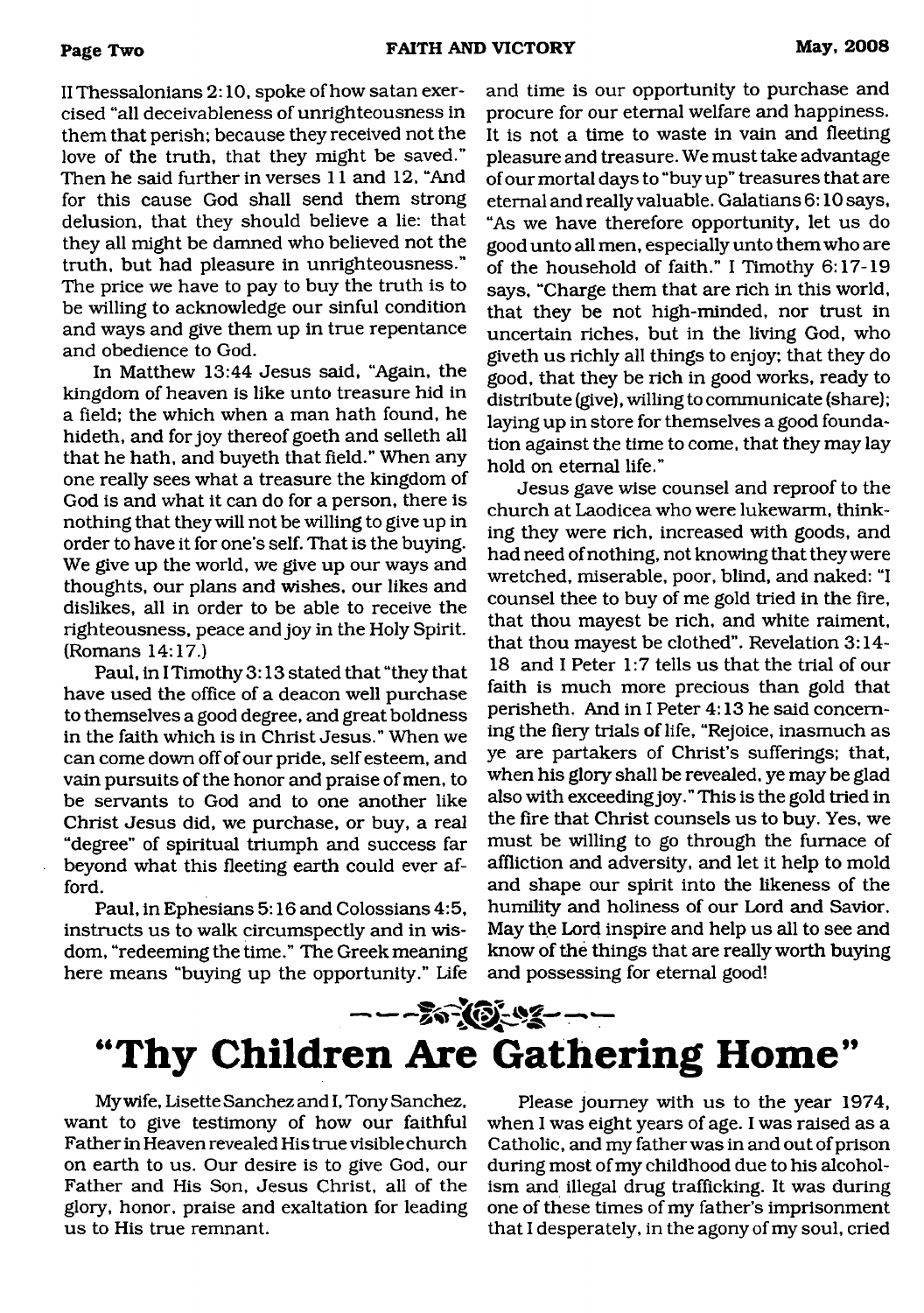out to God behind our home in Marfa, TX, and the scripture, "For whosoever shall call upon the name of the Lord shall be saved" became a reality for me. Nevertheless, I did not receive more light on how to follow Jesus Christ until 1977, when we moved across the street from a 90-year old man named Mr. Sam Hicks. I first met Mr. Hicks at age ten, after he caught me stealing the grapes growing on his chain link fence. Because of his kindness to me—he didn't call the police, curse at me or tell my parents, but instead, he said, "Whenever you'd like grapes just come and ask me and I'll give you some." This was the start of an eight-year relationship with this godly Christian man.

Mr. Sam Hicks was a true and faithful example to me. He was continually reading the Bible in my presence, singing spiritual hymns, doing good works and forgiving his enemies. The joy of the Lord was a constant in His life. He really lived a separated life from this world, for he did not own a television, radio or computer. Neither did he curse, smoke, drink alcohol or attend parties and dances.

At age 11, he gave me my very first Bible, which was his own, used and well worn, tom and pen marked, with scriptures underlined. The Holy Spirit quickly motivated me to spend hours every day, reading chapter by chapter and book by book, in the Bible. As I studied God's Holy Word in the spirit of true hunger and thirst, The Dayspring (sun rising) from on high visited us to give light to them that sat in darkness. (Luke 1:78-79.) The glorious light of the Gospel of Jesus Christ, our Lord and Savior revealed what was hidden under the thick blanket of ignorance and darkness in my sinful heart. The blindness of my mind (II Corinthians 3:14) was taken away, and I began to see the darkness of my sin, which was manifested through my disobedience to my parents—my lying and cursing tongue, my quick temper, my selfishness, my spiritual ignorance of God's Word and will, etc., etc. The Holy Spirit soon led me to obey my parents and cut off relationships with friends that were stealing and worldly minded. I never learned to dance to worldly music, but my parents always took us to dances in my childhood and we would watch and play with other children. Consequently, God soon showed me the following verses: "For the time past of our life may suffice.. .when we walked in lasciviousness, lusts, excess of wine, revellings, (Greek: a carousal, as if letting loose,)

banquetings, (Greek: a drinking bout or carousal,) and abominable idolatries: Wherein they think it strange that ye run not with *them* to the same excess of riot, speaking evil of *yow"* I Peter 4:3-4. And also, "Let us walk honestly, as in the day: not in rioting and drunkenness...." Romans 13:13. *Riot* means to live in a loose, wanton manner or indulge in unrestrained revelry. (R.H. College Dictionary.) After God gave me the light of these verses, at age 11, I refused to go with my parents to these dances and have not attended a dance, school prom, etc until this day of age 41. At age 14, my father offered me my first beer, and because of the verses in the precious Word of God, I said, "No" to his offer. Therefore, I have never voluntarily drank any type of wine, beer, or alcoholic beverage. I never joined any of the organized sports in school, because I saw how so many people worship and idolize the athletes involved in these sports and the spirit of riot that dominates their games. Although, I have enjoyed many friendly games with my neighborhood friends during my childhood days and in adulthood years.

As a result of seeing "Adultery, fornication, uncleanness, lasciviousness, Idolatry, witchcraft, hatred,.. .wrath,.. .murders, drunkenness, revellings,..." displayed and acted out on television, from age 10 to 17, God slowly weaned me from my parents television. Therefore, when I moved out of their home, I chose, by the saving grace of God, to not have a television set. From that age until today, I have never owned nor brought one into my home. Praise be to God for His deliverance from this wicked influence in my life!

After I became a member of Mr. Sam Hicks' non-denominational church fellowship at age 14,1 soon surrendered to the call of God into the ministry. I was called by God at age 11, and for seven years I resisted, made excuses and refused to accept this call to preach. After my mobile home caught on fire, and I saw the vanity of life's fleeting possessions and pleasures, I surrendered my life in full sanctification to God, and to His call into the ministry as a preacher of the glorious Gospel of Jesus Christ. After I sold all of my possessions and left my job as a second assistant manager of McDonalds restaurant, I launched out into the ministry as a preacher of this fellowship at age 20. This fellowship requires all of its preachers to sell all of their possessions, go out in faith (no job and no (Continued on page 9.)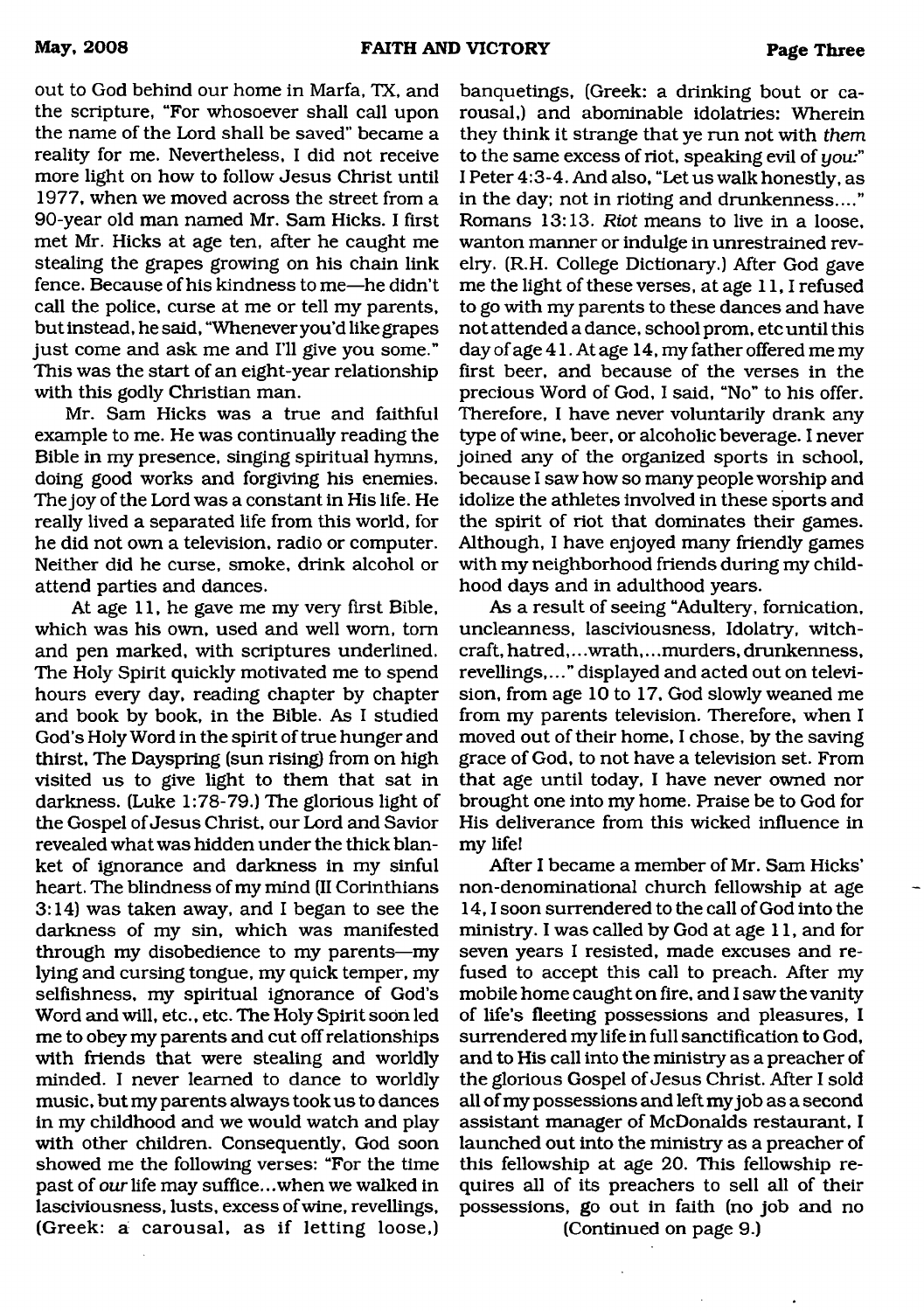## **FAITH AND VICTORY 12 PAGE HOLINESS MONTHLY** -------

This non-sectarian paper is edited and published in the interest of the universal CHURCH OF GOD each month (except August of each year, and we omit an issue that month to attend camp meetings), by Willie Murphey, and other consecrated workers at the FAITH PUBLISHING HOUSE. 4318 S, Division. Guthrie, OK 73044.

Notice to subscribers: When you move or change your address, please write us at once, giving your old and new address, and include your zip code number.

Dated copy for publication must be received by the 18th of the month prior to the month of issue.

#### **SUBSCRIPTION RATES**

Single copy, one year......................................................\$5.00 Package of 5 papers to one address, one year ......... \$20.00 Larger quantities are figured at the same rate.

This publication teaches salvation from all sin, sanctification for believers, unity and oneness for which Jesus prayed as recorded in John 17:21, and manifested by the apostles and believers after Pentecost. By God's grace we teach, preach, and practice the gospel of the Lord Jesus Christ-the same gospel that Peter, John, and Paul preached, taught, and practiced, including divine healing for the body. James 5:14-15.

Its motto: Have faith in God. Its object: The glory of God and the salvation of men: the restoration and promulgation of the whole truth to the people in this "evening time" as it was in the morning Church of the first century: the unification of all true believers in one body by the love of God. Its standard: Separation from sin and entire devotion to the service and will of God. Its characteristics: No discipline but the Bible, no bond of union but the love of God, and no test of fellowship but the indwelling Spirit of Christ.

Through the Free Literature Fund thousands of gospel tracts are published and sent out free of charge as the Lord supplies. Cooperation of our readers is solicited, and will be appreciated in any way as the Bible and the Holy Spirit teach you to do or stir your heart. "Freely ye have received, freely give." Read Ex. 25:2:1 Chron. 29:9: II Cor. 9:7; and Luke 6:38.

Freewill offerings sent in to the work will be thankfully received as from the Lord. Checks and money orders should be made payable to Faith Publishing House. All donations are tax deductible.

A separate Missionary Fund is maintained in order to relay missionary funds from our readers to the support of home and foreign missionaries and evangelists.

In order to comply with Oklahoma laws as a non-profit religious work, the Faith Publishing House is incorporated thereunder.

The *Faith and Victory* is published monthly, except August, for \$5.00 per year by:

**FAITH PUBLISH ING HOUSE P. O. Box 518, 4318 S. Division, Guthrie, OK 73044 Office phone numbers: 405-282-1479, 800-767-1479; fax number: 405-282-6318. Internet address: <http://www.faithpublishing.com>**

**Postmaster: Send address changes to:** *Faith and Victory,* **P. O. Box 518, Guthrie, OK 73044.**



There is a story of a bright student who, nearing the completion of his educa-Editorials  $\frac{1}{2}$  tion, was dining with his instructor. After a period of friendly conversation the young man spoke to his teacher, "I have excelled in learning

all of the material you have presented. I want to learn one more thing now. Please teach me about

the ways of God." Without saying a word, the teacher picked up the pitcher on the table and began pouring its contents into the student's glass. The cup, though nearly full already, quickly began to spill over onto the table. However, to the student's surprise, the teacher continued to pour. The student exclaimed, as he scooted back from the table to avoid the overflowing liquid, "Stop, stop, the cup can't take any more!" The master raised his eyes to meet the questioning look on his student's face and stated, "You are so full of yourself that there is no room in your life for God. It is not possible for you to learn the ways of God until you learn to empty yourself."

What a sad reality this illustration identifies about the condition of many hearts of those around us. Satan has succeeded in causing our society to be filled to overflowing with all manner of earthly pursuits that are drowning their souls. These things have people so full they cannot understand the ways of the Lord. Their minds are blinded by the god of this world.

Jesus gave this precious promise in Matthew 5:6, "Blessed *are* they which do hunger and thirst after righteousness: for they shall be filled." God is looking for those who have more than a mere curiosity about spiritual things. Sometimes merchants pass out samples of their food products to shoppers with the hope that they will purchase their product. God also will often reward those who only have a curiosity with a sample taste of His goodness, but to obtain a genuine experience of salvation requires an intense hunger for righteousness.

This intense hunger will manifest itself in several ways. Often an awareness begins to stir in one's soul about how unfulfilled their life has become. Disappointment, heartache, disease, broken marriages, defiling habits, bereavement, various types of trouble and sometimes even a simple coincidence may trigger this restless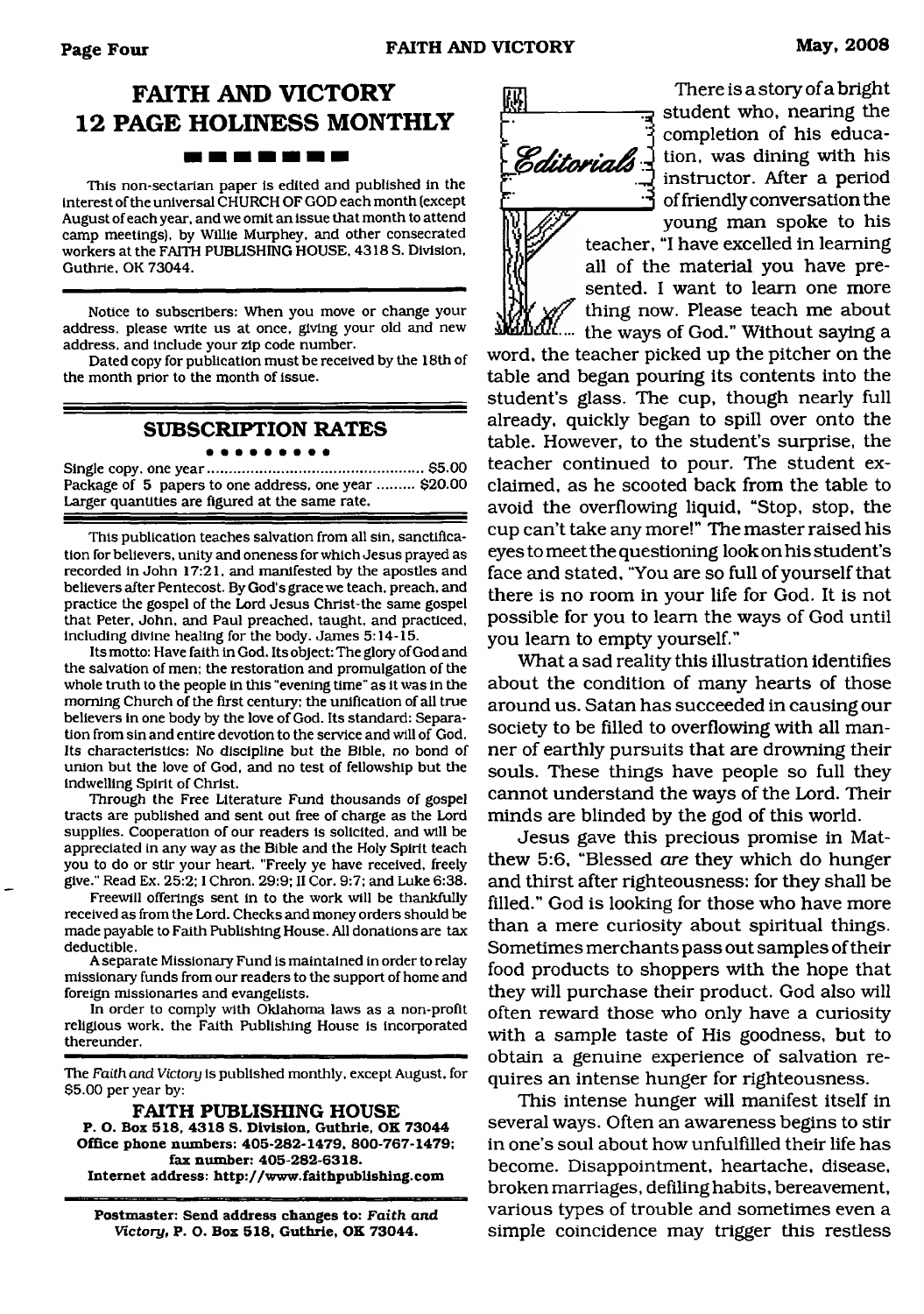sense of unfulfillment. This condition is experienced by most people many times throughout their life and the enemy quickly offers some diversion—a new hobby, a different occupation, a new "look," and the list is endless—literally anything to mask the yearning need the soul has for God. When an individual with knowledge of this great need catches a glimpse of the great eternal hope that is offered by Jesus Christ and cries out to Him for help, then the work of transformation can begin in the soul. The convicting power of the Holy Spirit will reveal the awfulness of the sin that is separating them from God. When these evils of the heart are brought under the searchlight of Heaven the person will experience feelings of shame, guilt and worthlessness. While the Lord is revealing the sin in one's life, it is then time to humble themselves and repent, for the Scripture says, ".. .But to this *man* will I look, *even* to *him that is* poor and of a contrite spirit, and trembleth at my word."

Pride is one of the major obstacles to finding God. Pride attaches itself to people in many ways and is an attitude that is often linked to education, wealth, personal appearance, race and oh, so many other things. It often governs where a person lives, the car they drive and the friends with whom they associate. Those who hang on to this evil will find that true salvation continues to elude them. They may weep a few tears and build a big profession, but their life will not manifest the sweet fruit of a genuine Saint of God. Psalm 73:6 says, "...pride compasseth them about as a chain;..." This verse illustrates how oppressive pride is. While there are many other habits and evils that take hold on people, this form of bondage is probably one of the hardest things to break free of. Yet, the one who would be truly blessed of the Lord will have to pour it out at the foot of the cross.

Notice a few of the things the Scriptures identify that people are filled with, "Their own devices," "his own ways," "wrath," "madness," "indignation," "envy." It is not surprising that some of these things were focused directly at our Savior. (Proverbs 1:31, Proverbs 14:14, Luke 4:28, Luke 6:11, Acts 5:17, Acts 13:45, also see Romans 1:28-30.)

The prayer Paul prayed for the Ephesians was that they might be filled with all the fullness of God. God's way is far superior to man's way. If we will empty ourselves of the sinful elements

of this world and allow Him to purge us from all evil, then He can fill us with those things that are pure, honest, just, virtuous and lovely. It is His pleasure to fill our heart and lips with a joyful song of praise.

With a healthy understanding of the good things He has to offer, it is not hard to lay down the carnal affections and lusts that would hinder us from obtaining those precious blessings. Paul said, "Yea doubtless, and I count all things *but* loss for the excellency of the knowledge of Christ Jesus my Lord: for whom I have suffered the loss of all things, and do count them *but* dung, that I may win Christ," Philippians 3:8. When one has a vision and thirst for Christ, like Paul had, then you can be assured that our Father, who, without respect of persons, judgeth according to every man's work, will fill that person with an abundance of His marvelous graces. —Bro. Willie E. Murphey

wemurphey ©yahoo. com

 $\leftrightarrow$ 

### <span id="page-4-0"></span>**GOD ANSWERS PRAYER**

Germany—Dear Saints: I greet you all in Jesus' name. I praise the Lord for all He has done for me and especially for answering our prayers for my healing from Malaria. Today I am well by the grace of God. One week and a half before the date of my flight back to Germany from Ghana, Africa I began to feel ill, but I tried to oppress my feelings. However, one week later my strength started to leave me, and my wife booked my return flight three days earlier than the original date. I was sure I had Malaria and my first thoughts were about the heavenly Home and my heart was filled with joy. Song number 365, My Life Work, in *Evening Light Songs* and the scripture II Timothy 4: 6-8 came to my mind. "For I am now ready to be offered, and the time of my departure is at hand. I have fought a good fight, I have finished *my* course, I have kept the faith: Henceforth there is laid up for me a crown of righteousness, which the Lord, the righteous judge, shall give me at that day: and not to me only, but unto all them also that love his appearing." So I was ready to go, but my prayers were always: "Thy Will Be Done. "

I am thankful God gave me strength to travel a whole night by bus and to wait a whole day at the airport. On the airplane the fever started to return and it was a very hard trip, but praise God, I was able to reach home. At home each day I became worse and worse so that I was not able to eat, drink or to speak any more. But one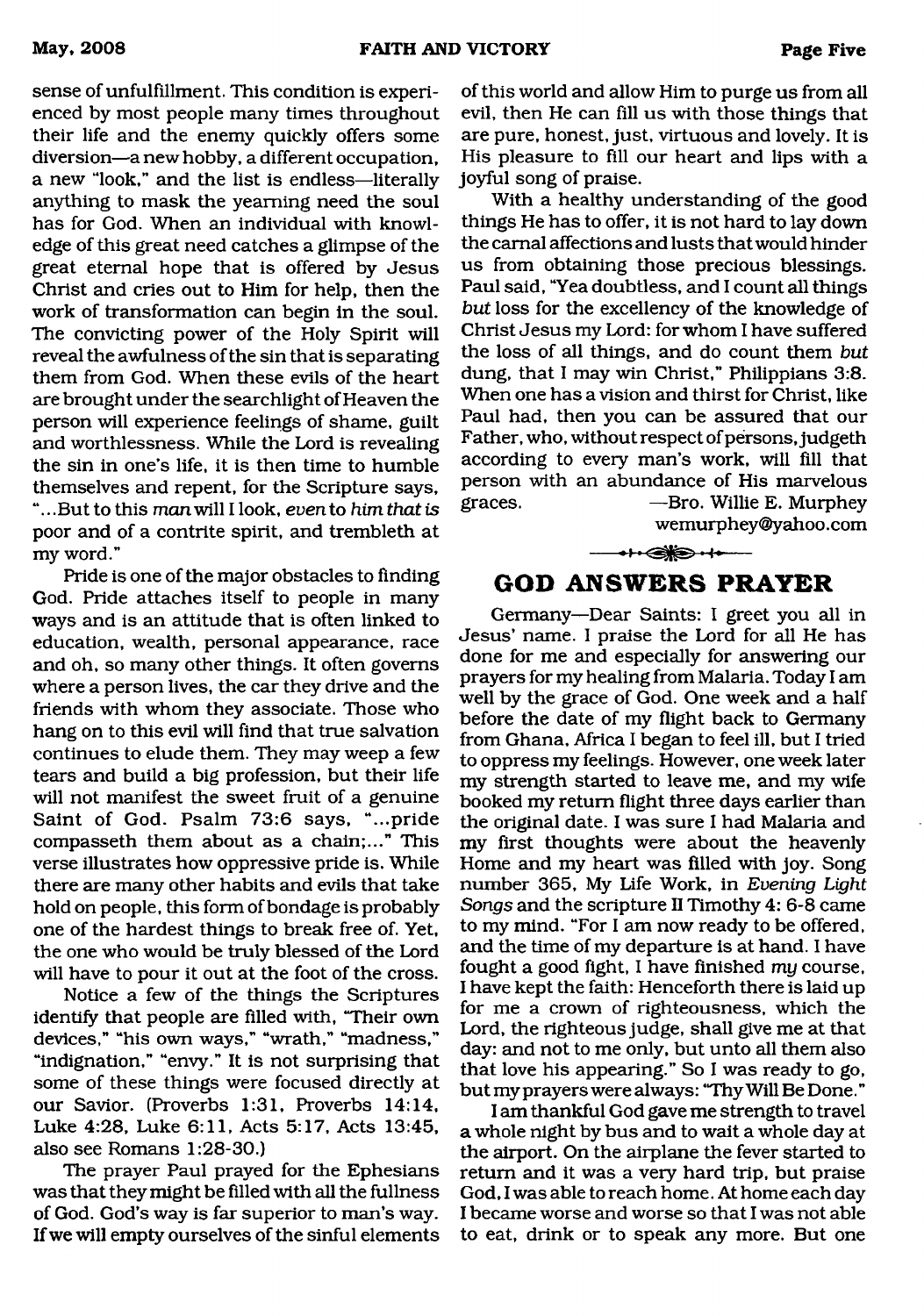evening we were praying the prayer of faith and the sickness left. Thank the Lord. After this evening I began to recover, so I am thankful God has given me more time to pass with my family and to live and work for Him. I am thankful for all your prayers and for all that suffered with me. I felt the prayers of the Saints. I am so sorry that my family has brought you so much trouble with our sickness last time. We appreciate all you have done for us and we love you all.<br>Your brother in Christ. — Alen Laukert

Your brother in Christ,



LA-We thank the Lord for sparing Bro. Melvin and Sis. Elaine Doolittle from personal injury in the recent tornado that caused three large trees to fall across their home. Fortunately, neither of them were at home when the vicious storm ripped across their place. Pray that the Lord will give them strength and courage to meet the trying days ahead as they attempt to recover from this loss.

Bro. Melvin and Sis. Elaine have faithfully ministered to the Saints in Baton Rouge for a number of years. May God continue to bless their ministry and encourage the precious Saints in their congregation. 30769 Arlington Dr., Denham Springs, LA 70726

NC—I have a special prayer request for a need that only God can help me in. Please pray for me. I thank God for people like you.

—Sis. Faye Minton

India—April 27, 2008, Dear Bro. Willie and the dear Saints in the USA: We had a wonderful VBS this year in the first week of April. Spiritual activities in the congregations and our children's home are going on fine. We face very urgent needs, especially the funds to support our ministers. May God work out to open some unknown ways as this is an emergency case. With prayers. Yours in Him, —Bro. John Varghese

## **Standing Prayer Requests**

Bro. Carlos Arriaga Sis. Gladys Cashio Sis. Helen Carson Sis. Waneta Creel Sis. Patsy Doolittle Sis. Dorall Forbes Bro. Troy Gentry Bro. John Gutwein Bro. Lee Hilton Bro. Jaden Howard Sis. Leta Inman Sis. Karoline Kessler Bro. Mark and Sis. Darlene Knight Sis. Melba Powell Bro. Jerry Quave Sis. Olene Rector Sis. Marilyn Rendall Sis. Ruth Shehee Sis. Cheryl Smith Bro. Michael Smith Bro. Edward and Sis. Gloria Taylor The Mitch Taylor family Sis. Norma Tiller Sis. Anneta Williamson

### <span id="page-5-0"></span>**MEETING REPORTS**

 $-$ 

#### **WICHITA SPRING MEETING REPORT**

Our God is a wonder and so faithful, the only real God and has ALL power. He was faithful to again bless us with a good meeting. The messages were plain and clear with power in them to stir the souls of men and women. We were blessed to have the Holy Spirit and sanctification preached on more than one occasion. Saints everywhere need to know that it is necessary to be filled with the Holy Spirit and let it bum out the seed of sin from our hearts that Adam passed down to us. The journey from earth to Glory is too great for man to make without the power of the Holy Spirit.

There was altar work in some services where people were seeking God for spiritual needs and even ones re-consecrating their lives for a revived experience.

We thank the Lord for each one of the ministers that came and expounded the Word to us. God is so good and we thank and praise Him. —Submitted by Sis. Shirley Knight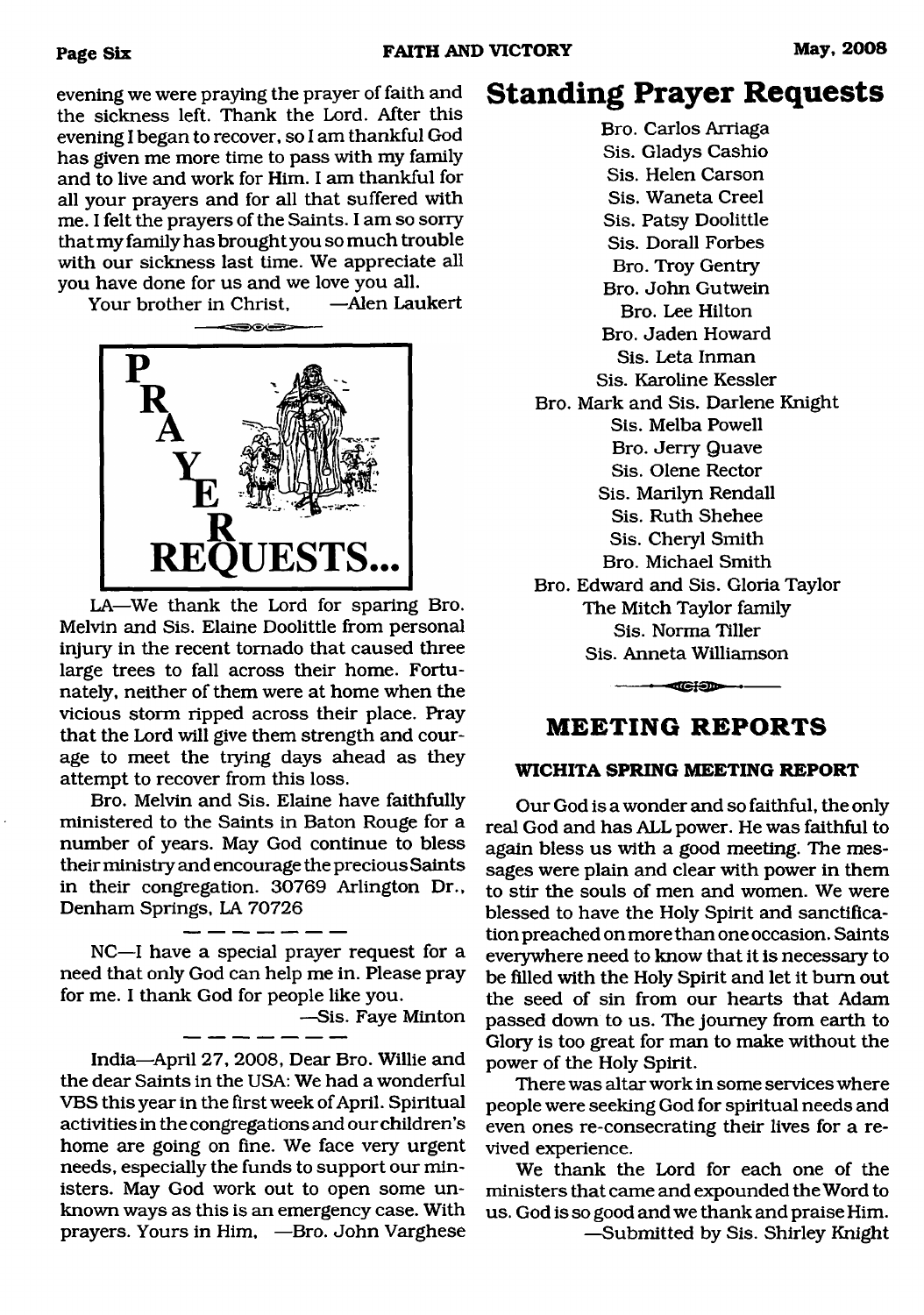## **MEETING DATES**

**Oklahoma State (Guthrie)**—May 23-June 1 **Holly Hill, SC (Camp Meeting)**—June 1-8 **Tulsa, OK (Camp Meeting)**—June 8-15 **Green Bank, WV (Camp Meeting)**—June 13-19 **Sisters' Retreat (Okmulgee, OK)**—June 20-21 **Jefferson, OR (Camp Meeting)—**June 20-29 **Fresno, CA (Camp Meeting)—**June 29-July 6 **General Southern (Loranger, LA)—**

June 29-July 6

**National (Monark Springs, MO)**—July 18-27 **Myrtle, MO (Camp Meeting)**—August 1-6 **California State (Pacoima)**—August 15-24 **Spooner, WI (Tent Meeting)**—August 20-24

**──→⊢←⋐▓⋑・⊀◆**──

### **MEETING NOTICES**

#### **OKLAHOMA STATE CAMP MEETING**

The annual Oklahoma State Camp Meeting of the Church of God will be held May 23-June 1, at the campground located east off of Sooner Road on Lakeview Road. This is a little over fourtenths of a mile south of the intersection of South Division and Sooner Road.

As is customary, the first service will be held Friday evening, May 23, at 7:30, with three services daily thereafter. Early morning prayer services and youth meetings will be held as announced.

An invitation to attend is extended to everyone. Your presence will be appreciated. Provisions will be made for those attending.

The meeting will be operated by freewill offerings. If you would like to make a contribution, you may do so by sending it directly to the state treasurer, Sis. Brenda Wilkins, 1023 E. Prairie Grove Rd., Guthrie, OK 73044.

For further information, contact the pastor, Bro. Stanley Dickson, (405) 260-8822.

#### **HOLLY HILL, SC, CAMP MEETING**

We would like to extend a warm and heartfelt welcome to all to attend our Holly Hill, SC camp meeting to be held from Sunday, June 1 through Sunday, June 8,2008. Lord willing, we will have two services daily, and meals will be provided for all. If you would like to come and need accommodations, please call Sis. Beverly Pratt at (803) 496-3057 or Bro. Kevin and Sis. Cheryl Smith at (803) 492-7975 to make arrangements. Please come if you can, and if you aren't able to come, please pray for the precious Holy Spirit to lead, guide and bless in this meeting. We are looking forward to what the Lord has in store for us, and we welcome all who can come and be with us.

In Christ's love,

—The Holly Hill, SC Congregation

#### **GREEN BANK, WV, CAMP MEETING**

The annual Green Bank Camp Meeting is scheduled to begin on Friday evening, June 13 and continue through Thursday evening, June 19, Lord willing.

Services will be held daily at 10:30 a.m. and 7:30 p.m. Three meals will be served daily. There are no afternoon services scheduled.

All are welcome to attend this meeting. Dorm spaces are available for the young people, as well as rooms and private homes for others. Please bring your own bedding and towels. Come prepared for cool weather. You may want to bring a heater or fan as we have unpredictable weather in June. It would be good if you could call ahead so we can better arrange accommodations. Please provide as much of the following information as possible: name and phone number, date of arrival and departure, and number of adults and children in party. However, if you decide to suddenly drop by, you will be welcome. Accommodations will be provided.

The campground is located off Route 28 and 92 in Arbovale. Signs will be posted to direct you to the grounds. Camper hook-ups are also available.

For further information, call Bro. Mike Carpenter at (304) 456-3250 or Bro. Jim White at (304) 456-4192.

Come praying that the Holy Spirit will have full reign in this meeting.

#### **SISTERS' RETREAT 2008**

The 2008 Sisters' Retreat will convene, Lord willing, June 20-21 at the Church of God chapel located at 1515 East First Street, Okmulgee, OK 74447.

There will be two full days starting at 8:00 a.m. The theme for this year is "A Rare and Beautiful Treasure." The retreat will be supported by freewill offerings. Donations should be made payable to: Church of God-King's Daughter c/o 117 Dawnybrook Drive, Maryville, Tennessee 37804.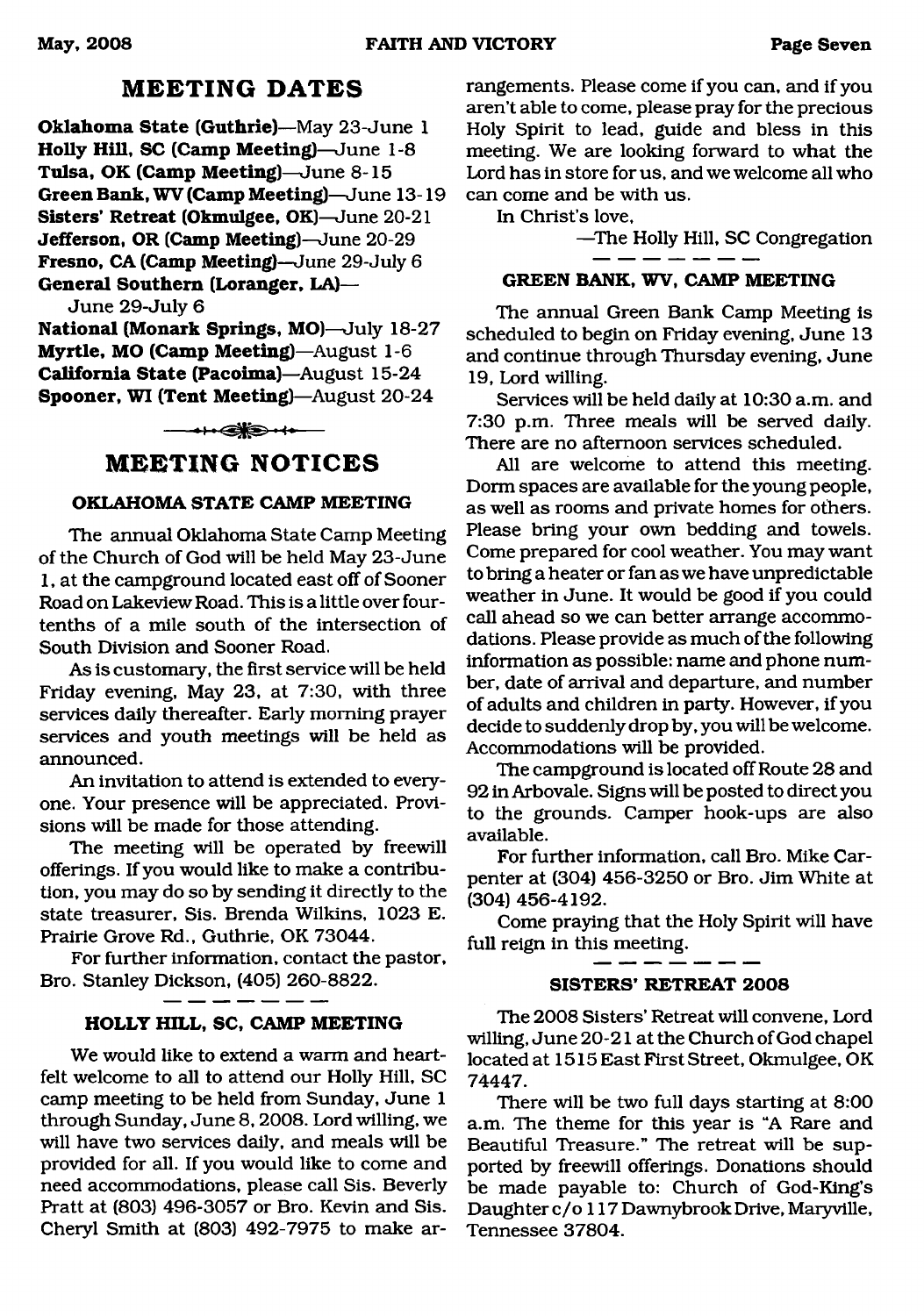Reservations for accommodations can be made at Days Inn in Okmulgee at (918) 758- 0660. Make your reservation in the name of *Church of God-Sisters' Retreat* so you can get the tax exemption.

Pray that the Lord will bless in this setting. For further information you may contact Sis. Mary McDonald (865) 977-6997. For directions, call Sis. Sherry Warren (918) 733-1306.

#### **JEFFERSON, OR, CAMP MEETING**

Everyone is invited to attend the annual camp meeting in Jefferson, OR. The meeting will start the Friday evening of June 20 and end on Sunday morning, June 29. Service times will be at 10:30 a.m. and 7:30 p.m., and a 2:00 p.m. service on the first weekend and last Saturday. For accommodations or directions, you can reach Bro. Bob Wilson at (541) 327-3621 or Bro. Clifford Smith at (503) 581-4575. Your presence would be a great encouragement to the saints here in Oregon.

#### **GENERAL SOUTHERN CAMP MEETING**

Lord willing, the General Southern Camp Meeting at Loranger, LA will begin Sunday, June 29, with morning and evening services daily through Sunday, July 6. If you can join us, come praying for a blessing.

There is a dormitory for the sisters and one for the brothers. Electrical and water hookups are available for those with campers. Meals are provided and expenses met by freewill offerings.

From Loranger, go two miles south and about three and one-half miles east on Hwy. 40.

For those traveling 1-55, the grounds are about 10 miles east of the Tickfaw exit. (At the exit, take Hwy. 442 which runs into Hwy. 40.)

For more information, contact Carlos Doolittle at (985) 878-8122. The chapel phone is (985) 878-2788. Please do support this meeting with your prayers.

#### **FRESNO, CA, CAMP MEETING**

The Fresno Camp Meeting will be held June 29-July 6. On Sunday, Sunday School will begin at 9:30 a.m., with services following at 10:30 a.m., 2:00 p.m. and 7:00 p.m. Monday through Saturday services will be at 11:00 a.m. and 7:00 p.m. The last Sunday, Sunday School will be at 9:30 a.m., morning service 10:30 a.m., and we will end the meeting with the 2:00 p.m. service.

DIRECTIONS: From 99 north, exit Belmont and turn left. Then go to First St. and turn right. Go to the second block and turn left on Grant. From 99 south, exit Ventura east. Then go to First St. and make a left. Go to Grant then turn right. The chapel sits on First and Grant.

If there are any questions, call Sis. Gwen Robinson at (559) 233-2492

#### **NATIONAL CAMP MEETING MONARK SPRINGS, MO**

The National Camp Meeting of the Church of God will be held, Lord willing, at Neosho (Monark Springs), MO, July 18-27. All are cordially invited to come and bring others to enjoy the blessings we are expecting from the Lord.

The Monark Springs campground is located approximately five miles east of Neosho, MO. It is one mile east and 3/4 mile south of the intersection of Highways 86 and 59.

If you travel to Neosho by bus, you may telephone the campground, (417) 472-6427, or Bro. Mike Hightower, (417) 451-3636, for transportation.

The camp meeting is conducted on a freewill offering basis. There is no charge for meals or lodging on the campgrounds. You are welcome to come and enjoy the meeting. We are confident God will supply every need. Meals will be served in the dining hall. Dormitory space and trailer spots are available on a first-come basis. Family units are also available.

The business managers are Randel Bradley (see address and telephone number below), and Mike Hightower, 13974 Newt Dr., Neosho, MO 64850. Phone, (417) 451-3636.

#### **Instructions For Making Dormitory Reservations**

Call DeLoris Bradley (620-226-3390). If not at home, please leave a message on the answering machine, or e-mail <[rdbradley@ckt.net>](mailto:rdbradley@ckt.net). I will call or e-mail to confirm.

Please provide the following information so I can accommodate each one better:

Name and phone number

Date of arrival

Date of departure

Number of adults and children in party Things to keep in mind:

Bring your own bedding, if possible.

If you leave after the weekend be sure to let me know, even if you are returning the next weekend.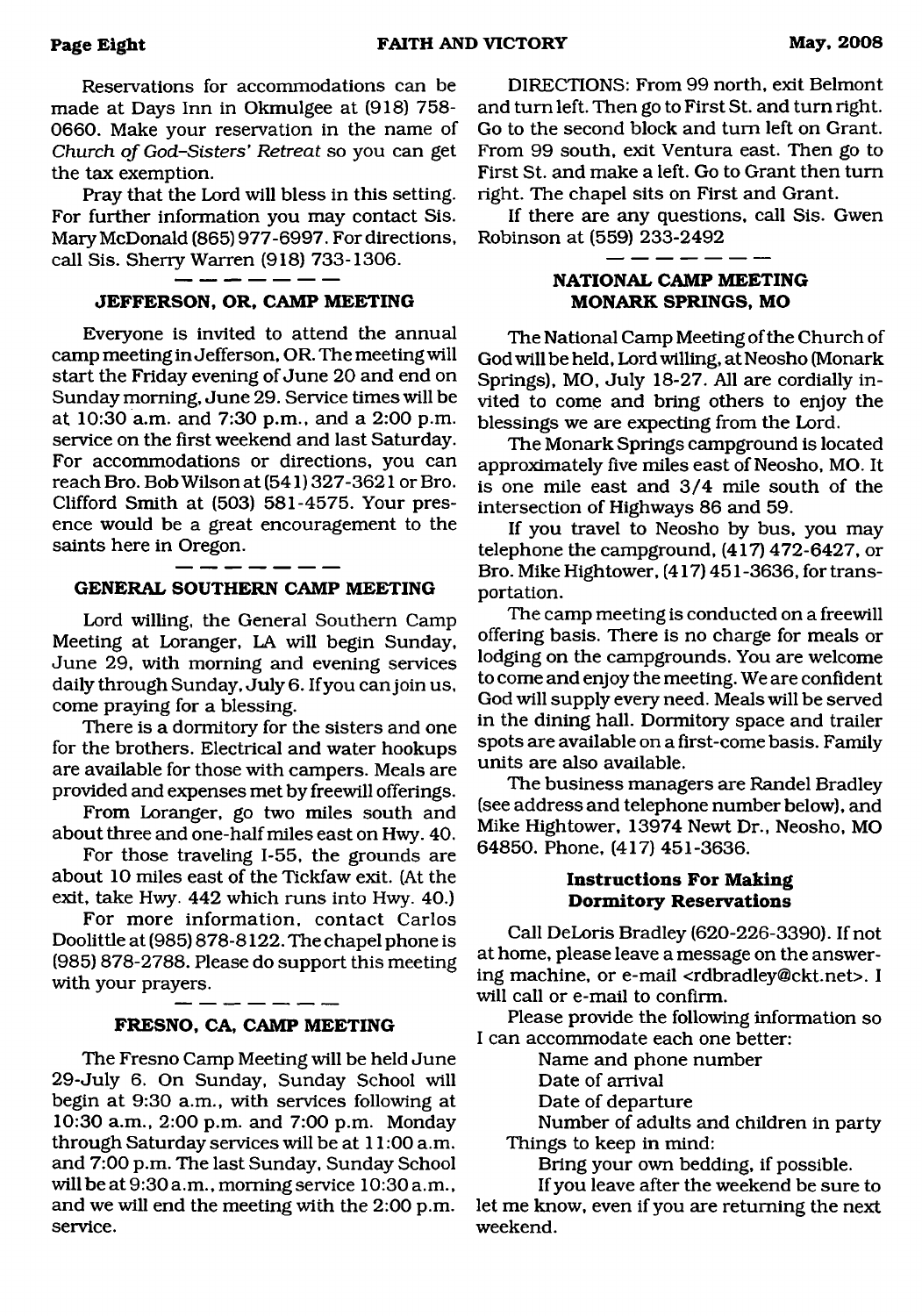No young people or children are to stay alone in cabins or family units.

After Wednesday the rooms start clearing out, so you might want to keep that in mind.

We have a boys' and a girls' dorm—if your child is staying in one of these, we ask that you feel the responsibility of staying also for at least one night.

There is a mens' dorm, ladies' dorm, and a ladies' dorm for the handicapped.

We want everyone to come and enjoy the fellowship of kindred hearts while we worship the Lord together.

Come praying that the Holy Spirit will have full reign in all that we, as a group, do, from the dorms to the kitchen, and in cleaning and keeping our grounds orderly. Parents or guardians, please keep your children in services with you. I believe God would be pleased if we observe these things and will meet with us under the tabernacle in a greater way.

Love and prayers,

—DeLoris and Randel Bradley 1540 2000 Rd. Bartlett, KS 67332

#### **MYRTLE, MO, CAMP MEETING**

The Myrtle Camp Meeting will begin, Lord willing, on Friday morning, August 1 and continue through Wednesday morning, August 6. We would like to invite everyone to come and stay for the whole meeting. There will be two services daily, 10:30 a.m. and 7:00 p.m., and afternoon services during the weekend, as announced . The last service will be the Wednesday morning service. We are praying for a Holy Spirit led and anointed meeting and ask the prayers of all the Saints for this meeting. All who can are urged to come and be a part. We have electrical hook-ups for campers and motor homes, a dormitory for the brothers and one for the sisters, and a limited number of cabins. Please bring your own bedding, if convenient. Provisions will be made to care for all who come. The meeting expenses will be met by free-will offerings.

For more information contact Bro. Harlan Sorrell, (417) 938-4336, or Sis. Carol Sorrell, (417) 938-4493. The campground phone number is (417) 938-4682.

#### **CALIFORNIA STATE CAMP MEETING**

The California State Camp Meeting will be held this year from August 15-24 at the campgrounds located at 12312 Osborne Place, Pacoima, CA 91331.

The first service will begin 7:30 p.m. Friday, August 15, with three services daily thereafter. For more information, contact either the Sunset Guest Home at (818) 899-2022, Bro. Paul Phillips at (661) 251-6956, or Bro. Herbert Clay at (818) 897-1396.

#### **SPOONER, WI, TENT MEETING**

Lord willing, this meeting will begin Wednesday, August 20, at 7:00 p.m., with services daily at 10:30 a.m. and 7:00 p.m. through Sunday, August 24.

Come for a blessing and to be a blessing, and please support the tent meeting with your prayers.

There will be some accommodations but please call for arrangements. Bring your own bedding and linens if possible. Be prepared for cold nights. We give everyone a special invitation to come and be with us to enjoy God's many blessings of love. For more information contact Bro. Ron and Sis. Martha Zacharias at (715) 635-2994.

### **"Thy Children Are Gathering Home"**

-- 306 -

#### (Continued from page 3.)

salary), and to remain unmarried and celibate for a lifetime or until one leaves the ministry.

From age 11 to 35, I was under what seemed to be an unmistakable impression and conviction that this fellowship was the one and only true visible church of God on earth. Nevertheless, as a result of many trying and painful events, God showed me that this was not the True Church of God, and that I had been deceived and brainwashed. The last straw or "the straw that broke the camel's back," was when we heard at a convention from one of their preachers that the blood of Jesus Christ does not save. Six years before this occasion, (1996) I had chosen to step aside from this church's ministry. In 20011 married my wife, Lisette. She was also raised in this church from the time that she was eight years of age.

After one year of marriage, Lisette and I chose to leave this church's fellowship. Consequently, we no longer attended their meetings. This was a very painful choice, and it felt as if a part of us was being put to death. From this time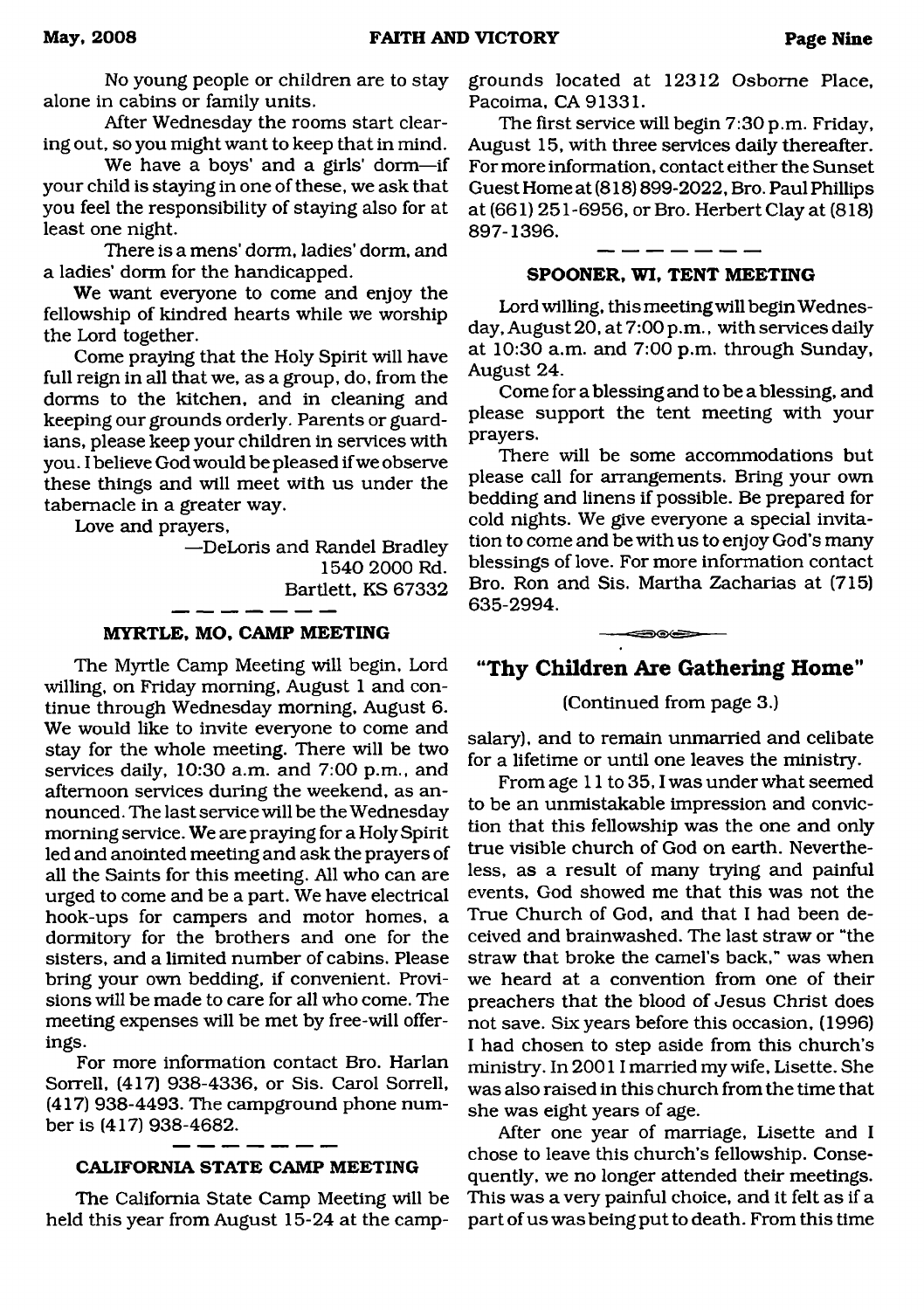on, 2001, Lisette and I visited and researched over 150 church denominations. Over and over again we left these denominations grieved, frustrated and with fresh pain and tears of disappointment. We were constantly praying, "Lord, please lead us to your True Church here on earth or bring them to us." Praise be to God for His precious answer to our prayers. In 2003, we were driving to IHOP (breakfast restaurant), and it seemed as if the car was being led by an unseen power, causing us to drive into the JB's restaurant parking lot. We were totally oblivious to the fact that this incidence was occurring. After parking the car, I said to Lisette, "How did we end up here?" Anyway, since it was also a breakfast restaurant, we decided to go ahead and have breakfast at this location. It was in this restaurant, that we met a group of modest appearing people, a family, who were audibly giving thanks for their food. Lisette and I continually kept our eyes open for women with long, un-cut hair, (I Corinthians 11:1-15) and modest dress. (I Timothy 2:9-10.) We knew that the women members of the True Chruch would have these outward and visible marks to identify them as "women professing godliness." This family had contact with another family who has their roots in the Church of God from California and who meet at Monark Springs, MO. After meeting with these two families in Rio Rancho, NM for a span of two and one half years, on and off, God finally and graciously revealed to us beyond a shadow of a doubt that the Church of God who meets at Guthrie, OK under the ministry of Bro. Stanley Dickson, which includes the members of God's church that meet at Monark Springs are God's true, spotless, redeemed and sanctified church. Praise and glory be to God!

Although we had been baptized as teenagers, we chose to have God's true servant, Bro. Stanley Dickson, baptize us at the Guthrie, OK chapel over seven months ago. We've enjoyed visiting the Saints that meet at Guthrie for over a year and a half now. We've also been reading the materials from the Faith Publishing House, books, tracts, etc., for over four and a half years. Some of the precious books have been, *What the Bible Teaches* and *The Revelation Explained* by F. G. Smith, *The New Testament Church and its Symbols, The Kingdom of God and The Thousand Year Reign, The Sabbath and the Lord's*

*Day, Helps for Holy Living, Sanctification, The Ordinances of the New Testament, Lest We Forget,* and many, many others.

The Lord has convicted Lisette and I on many doctrines and teachings of the Church of God. For example, we no longer believe in a literal thousand-year reign on earth and we've stopped wearing ties, short sleeved clothing and we have left off caffeinated drinks. We have also accepted the Biblical teachings on healing, feet washing, no musical instruments in worship, the second work of grace (entire sanctification,) and the fact that we can live a sin free life. Glory to God for showing us that D. S. Warner was used as an instrument of God to bring in the Evening Light Reformation. We praise God for the cross of Calvary, the precious blood of Jesus, and the living and resurrected Savior, Jesus Christ, now lives in our hearts by faith, through the cleansing of His precious blood, and indwelling of God's Holy Spirit. We do not boast or trust in our own fruit of good works for salvation, for we are saved by grace, through faith in Christ. "Even so faith, if it hath not works is dead, being alone." James 2:17.

—Bro. Tony and Sis. Lisette Sanchez



**Estalene Cramer** was bom January2,1936, in Fort Cobb, Oklahoma, to David and Bessie Maddox. She was united in marriage to Edward Joe Cramer, and to this union were two sons and four daughters bom. They lived in Guthrie most of their married life except for a short time they lived in Arkansas.

Estalene gave her heart to the Lord as a young woman and held on to her faith in Him faithfully to the end. She loved the service of God and meeting with His people, and faithfully attended as long as she was able.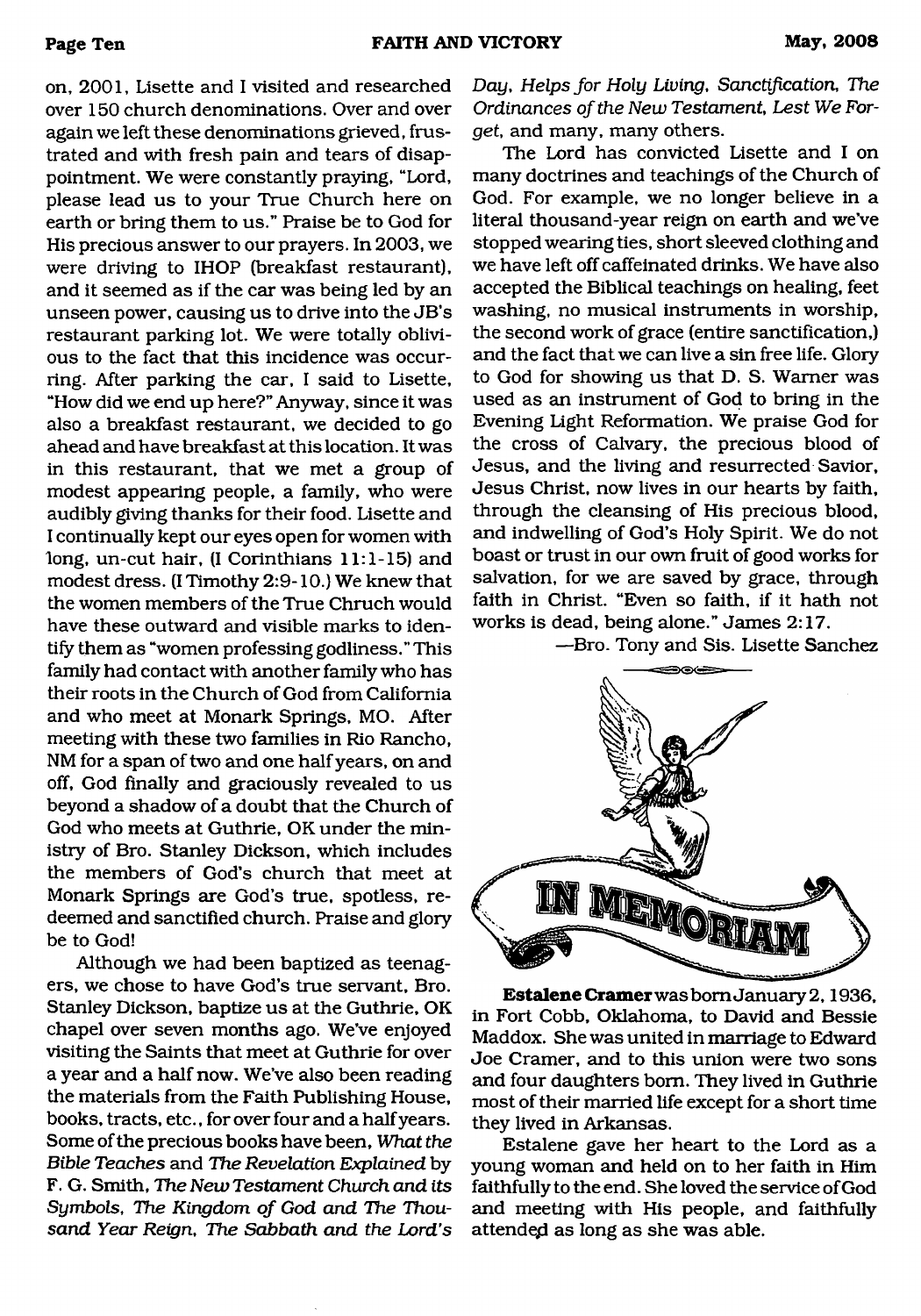Her husband, Edward Joe Cramer, passed away August 20,1993. Her son, Joseph, passed away June 10, 1982.

Estalene Cramer passed from this life on April 8, 2008 at the age of 72 years, 3 months, and 6 days.

She is survived by one son, Jonathan and Karen Cramer, and four daughters: Iva and Billy Heath, Dorcas and Wesley McNamer, Naomi and Bill Reupert, and Dana and Eric Bonner, 22 grand-children, 19 great-grand children, 2 brothers, and other relatives, saints, and friends.

Funeral services were held on Monday, April 14,2008, in the Church of God Chapel, Guthrie, OK. Bro. Leslie Busbee, officiating. Her mortal remains were laid to rest beside her husband, Edward Joe Cramer, in the Memory Gardens Memorial Park Cemetery near Guthrie to await the coming of the Lord and the final resurrection.

The following is a song that she was inspired to write:

#### **Dear Friend, Oh, Look Up**

Dear Friend, oh, look up! For our Savior is near: Yes, Jesus is here just to help us!

So look up, look up when you're troubled with fear And going through long and hard trials.

- Just look up to Jesus, He knows what we need; In sickness and pain don't look down;
- Oh, look up to Jesus, He'll be by your side, And be not discouraged, or frown.
- The devil will try so to make you look down, But look up to Jesus, He's near you!
- He holds out for you a bright beautiful crown, And hope that will comfort and cheer you.
- As Moses held up in the sad wilderness The serpent for people to see,
- So Jesus is lifted to Heaven above,

Our Savior and Keeper to be.

**Paul D. Eck** was bom to Dan A. and Ida (Becker) Eck on February 16, 1921, in Meno, and passed away Friday, April 25, 2008, at Greenbrier Nursing Center in Enid at the age of 87.

He grew up in the Meno area and attended Cozy Palace School. Paul served in England & France while in the U.S. Army Medical Corps during World War II. On March 12, 1950 he married Christine Bock in Guthrie and they made their home in the Meno area where he farmed and raised cattle as long as his health permitted. He also sharpened tillage disks for area farmers for many years.

Bro. Paul was a member of the Church of God and regularly attended worship services in their chapel at Hemlock and Independence in Enid. He especially enjoyed singing, playing the autoharp and listening to gospel music.

He is survived by two sons, Gary Eck of San Antonio, TX and Terry Eck of Enid, OK; two grandsons, Tony Eck and wife, Cristina, of Yuma, AZ and Jonathan Eck of Las Vegas, NV; three sisters, Clara Wahl of Enid, OK, Ruey Tucker of Henrietta, OK, and Ella Mae Jarvis of El Dorado, KS, plus many nieces and nephews. He was preceded in death by his wife Christine, his parents, seven brothers and six sisters.

Bro. Paul will be greatly missed by his family and church congregation. His family appreciates the prayers of the Saints and the loving care provided to him by the staffs of The Arbors, Greenbrier Nursing Center and Hospice during the final years of his earthly journey.

Funeral services were conducted by Bro. Leslie Busbee. Burial followed at Pleasant Hill Cemetery west of Meno, OK.

| \$5.00 PER YEAR (11 Issues)                                                                        | FAITH AND VICTO      |
|----------------------------------------------------------------------------------------------------|----------------------|
| $\rm \overline{O}^{2}$ = \$5.00 PER YEAR (11 Issues)<br>UMail this form to start or renew your own |                      |
| subscription $-$ give a friend a gift $-$                                                          |                      |
| or do both! It only takes a minute.                                                                |                      |
| Your Name                                                                                          |                      |
|                                                                                                    |                      |
|                                                                                                    | $\check{\mathbf{z}}$ |
| $City$ <sub>______________</sub> State _____ Zip _____                                             |                      |
|                                                                                                    | <b>FAITH</b>         |
| <b>Start or renew my</b>                                                                           |                      |
| Faith and Victory subscription.                                                                    |                      |
| Send a 1-year gift subscription                                                                    |                      |
| to the person named below:                                                                         |                      |
|                                                                                                    |                      |
|                                                                                                    |                      |
|                                                                                                    | AND VICTO RY FAITH   |
|                                                                                                    |                      |
|                                                                                                    |                      |
|                                                                                                    | $\sum_{i=1}^{n}$     |
| Mail Order Blank and remittance to:                                                                |                      |
| <b>Faith Publishing House</b>                                                                      | <b>VICTC</b>         |
| Р. О. Вох 518                                                                                      |                      |
| Guthrie, OK 73044<br>5/08                                                                          | $\check{\mathbf{z}}$ |
|                                                                                                    |                      |